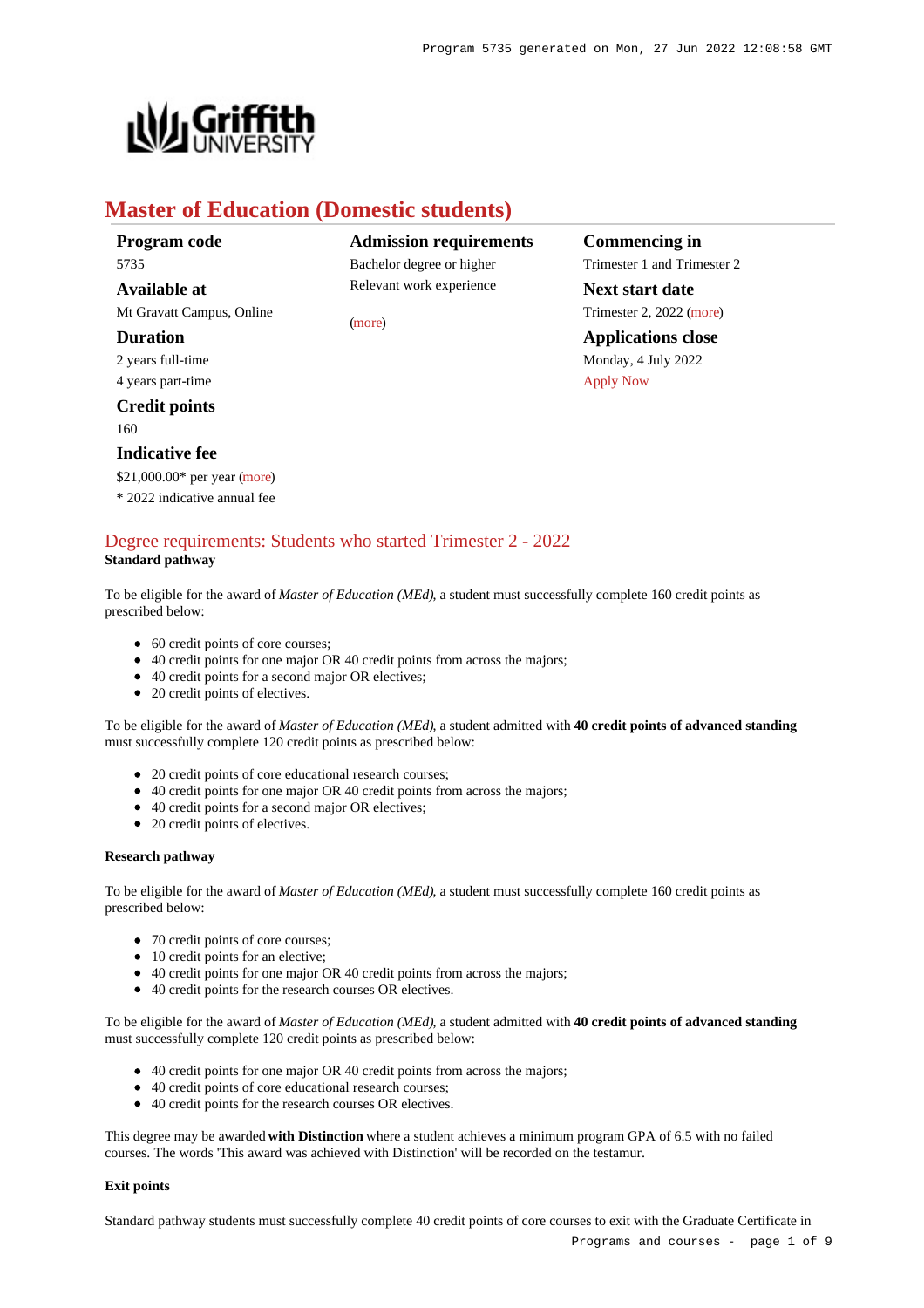Standard pathway students must successfully complete 40 credit points of core courses and a listed 40 credit point major to exit with the Graduate Diploma of Educational Studies (4205).

It is also possible for students to exit with the following awards:

- Graduate Certificate in Autism Studies (3270) after successfully completing the 40 credit point Autism Studies major.
- Graduate Certificate in Early Childhood Studies (3375) after successfully completing the 40 credit point Early Childhood Studies major. (this major is not accredited with ACECQA)
- Graduate Certificate in Educational Leadership (3230) after successfully completing the 40 credit point Educational Leadership major.
- Graduate Certificate in Educational Technology (3367) after successfully completing the 40 credit point Educational Technology major.
- Graduate Certificate in Learning and Professional Development (3362) after successfully completing the 40 credit point Learning and Professional Development major.
- Graduate Certificate in Special Needs Education (3020) after successfully completing the 40 credit point Special Needs Education major.
- Graduate Certificate in Teaching of English to Speakers of Other Languages (3016) after successfully completing the 40 credit point Teaching of English to Speakers of Other Languages major.
- Graduate Certificate in Wellbeing in Education (3368) after successfully completing the 40 credit point Wellbeing in Education major.
- Graduate Certificate in Educational Studies (3385) after successfully completing 40 credit points of major courses as approved by the Program Director.

Students who complete 40 credit points of core educational research courses may exit with the Graduate Certificate in Educational Research (3366).

To exit, a student should apply for a program transfer.

#### **Australian Qualifications Framework (AQF) Level and Type**

The [Australian Qualifications Framework](http://www.aqf.edu.au/) (AQF) is the national policy for regulated qualifications in Australian education and training. This qualification is accredited as an AQF Level 9 - Masters Degree (Coursework).

### [Program learning outcomes](https://www148.griffith.edu.au/programs-courses/Program/5735/Courses/Domestic#programLearningOutcomes)

#### **Program learning outcomes**

[Program Learning Outcomes](https://www.griffith.edu.au/__data/assets/pdf_file/0017/134522/PLO-general-advice.pdf) communicate to the community the value of the Griffith educational experience as benchmarked against national qualification standards.

Program Learning Outcomes for this award describe the knowledge, skills and the application of knowledge and skills you will acquire through studying the Griffith program of your choice.

### [Course list: Students starting Trimester 2 - 2022](https://www148.griffith.edu.au/programs-courses/Program/5735/Courses/Domestic#course-list-content)

**Course offering information in program structures is a guide only. Please check the actual offering information in the Course Catalogue.**

#### **Program options**

Students must complete one of the following pathways:

| <b>Trimester</b> | Course code Requirement | Course title     | CР  |
|------------------|-------------------------|------------------|-----|
| Tri 1.2          |                         | Standard pathway | 160 |
|                  |                         | <b>OR</b>        |     |
| Tri 1.2          |                         | Research pathway | 160 |

Students admitted with **advanced standing** must complete one of the following pathways:

| <b>Trimester</b> | Course code Requirement | Course title                            |     |
|------------------|-------------------------|-----------------------------------------|-----|
| Tri 1.2          |                         | Standard pathway with advanced standing | 120 |
|                  |                         | ОR                                      |     |
| Tri 1.2          |                         | Research pathway with advanced standing | 120 |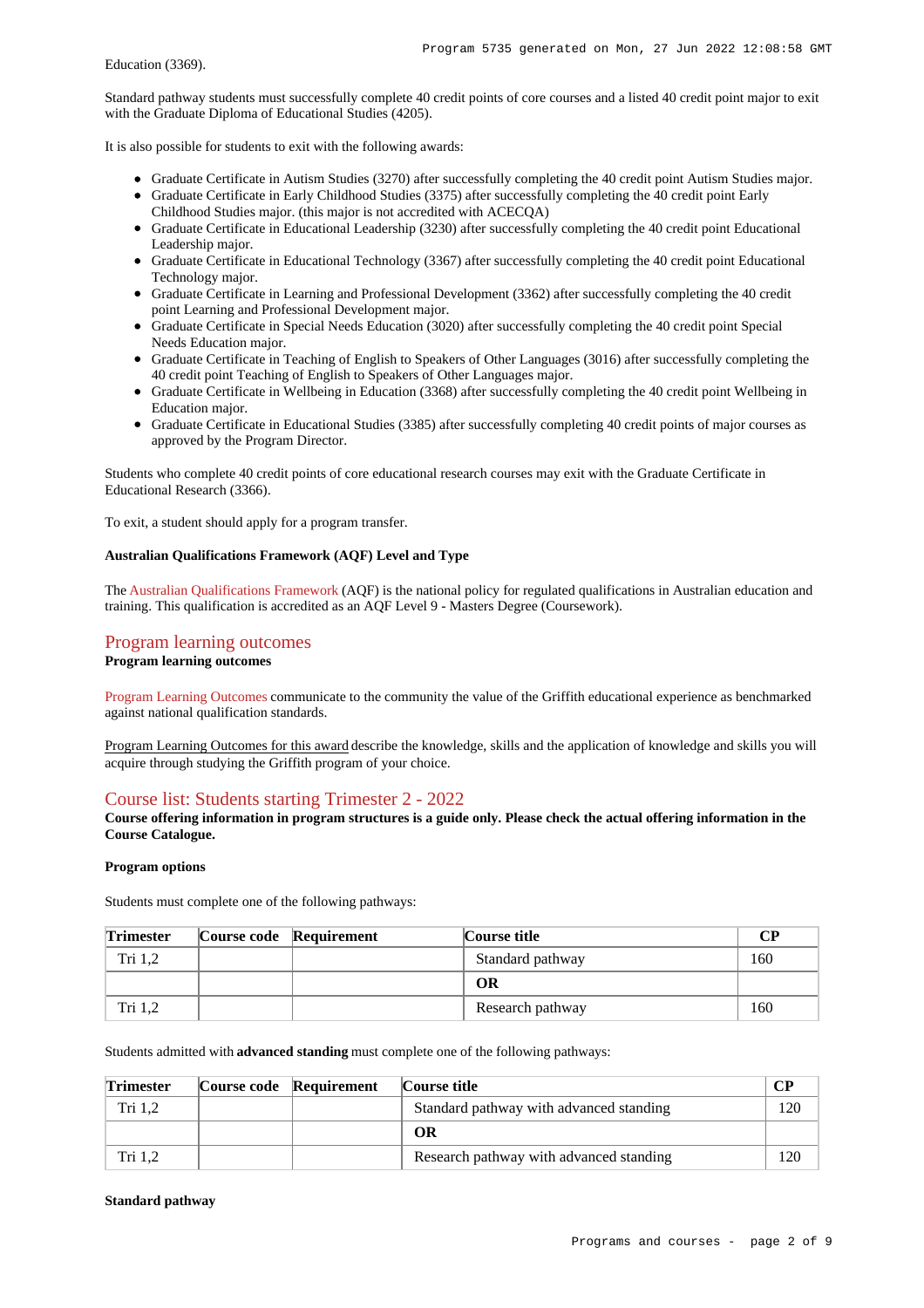#### You must complete the following core courses:

| <b>Trimester</b> |                | Course code Requirement Course title |                                                                                     | CР |
|------------------|----------------|--------------------------------------|-------------------------------------------------------------------------------------|----|
| Tri 1            | <b>7019EDN</b> |                                      | Understanding Curriculum, Pedagogy and Assessment in<br><b>Educational Contexts</b> | 10 |
| Tri 1            | 7016EDN        |                                      | <b>Understanding Research</b>                                                       | 10 |
| Tri <sub>2</sub> | 7018EDN        |                                      | Learning and Teaching in Global Communities                                         | 10 |
| Tri 2            | 7008EDN        |                                      | Leading Learning and Change                                                         | 10 |

**Exit point:** [Graduate Certificate in Education \(3369\)](https://www148.griffith.edu.au/Search/Results?SearchText=3369). To exit (after successfully completing the above 40 credit points of core courses), you should apply for a program transfer.

You must complete the following courses:

| <b>Trimester</b> | Course code Requirement | Course title              | CР |
|------------------|-------------------------|---------------------------|----|
| Tri $1,2$        |                         | One major                 | 40 |
|                  |                         | ОR                        |    |
| Tri 1.2          |                         | Courses across the majors | 40 |

**Exit point:** [Graduate Diploma of Educational Studies \(4205\)](https://www148.griffith.edu.au/Search/Results?SearchText=4205). To exit (after successfully completing the above 40 credit points of core courses and a listed 40 credit point major), you should apply for a program transfer.

You must complete the following courses:

| <b>Trimester</b> | Course code Requirement Course title |                                                                         | CР |
|------------------|--------------------------------------|-------------------------------------------------------------------------|----|
| Tri $1,2$        |                                      | Second major                                                            | 40 |
|                  |                                      | <b>OR</b>                                                               |    |
| Tri $1,2$        |                                      | Postgraduate free-choice elective/s (with Program Director<br>approval) | 40 |
| Tri 1,2          |                                      | Postgraduate free-choice elective/s (with Program Director<br>approval) | 20 |
| Tri $1,2$        | 8905EDN                              | <b>Oualitative Research in Education</b>                                | 10 |
| Tri $1,2$        | <b>8907EDN</b>                       | <b>Ouantitative Research in Education</b>                               | 10 |

#### **Standard pathway with advanced standing**

You must complete the following courses:

| <b>Trimester</b> | Course code Requirement Course title |                                                                         | <b>CP</b> |
|------------------|--------------------------------------|-------------------------------------------------------------------------|-----------|
| Tri $1,2$        |                                      | One major                                                               | 40        |
|                  |                                      | <b>OR</b>                                                               |           |
| Tri $1,2$        |                                      | Courses across the majors                                               | 40        |
| Tri 1,2          |                                      | Second major                                                            | 40        |
|                  |                                      | <b>OR</b>                                                               |           |
| Tri 1,2          |                                      | Postgraduate free-choice elective/s (with Program Director<br>approval) | 40        |
| Tri $1,2$        |                                      | Postgraduate free-choice elective/s (with Program Director<br>approval) | 20        |
| Tri 1,2          | <b>8905EDN</b>                       | Qualitative Research in Education                                       | 10        |
| Tri $1,2$        | <b>8907EDN</b>                       | Quantitative Research in Education                                      | 10        |

#### **Research pathway**

You must complete the following courses: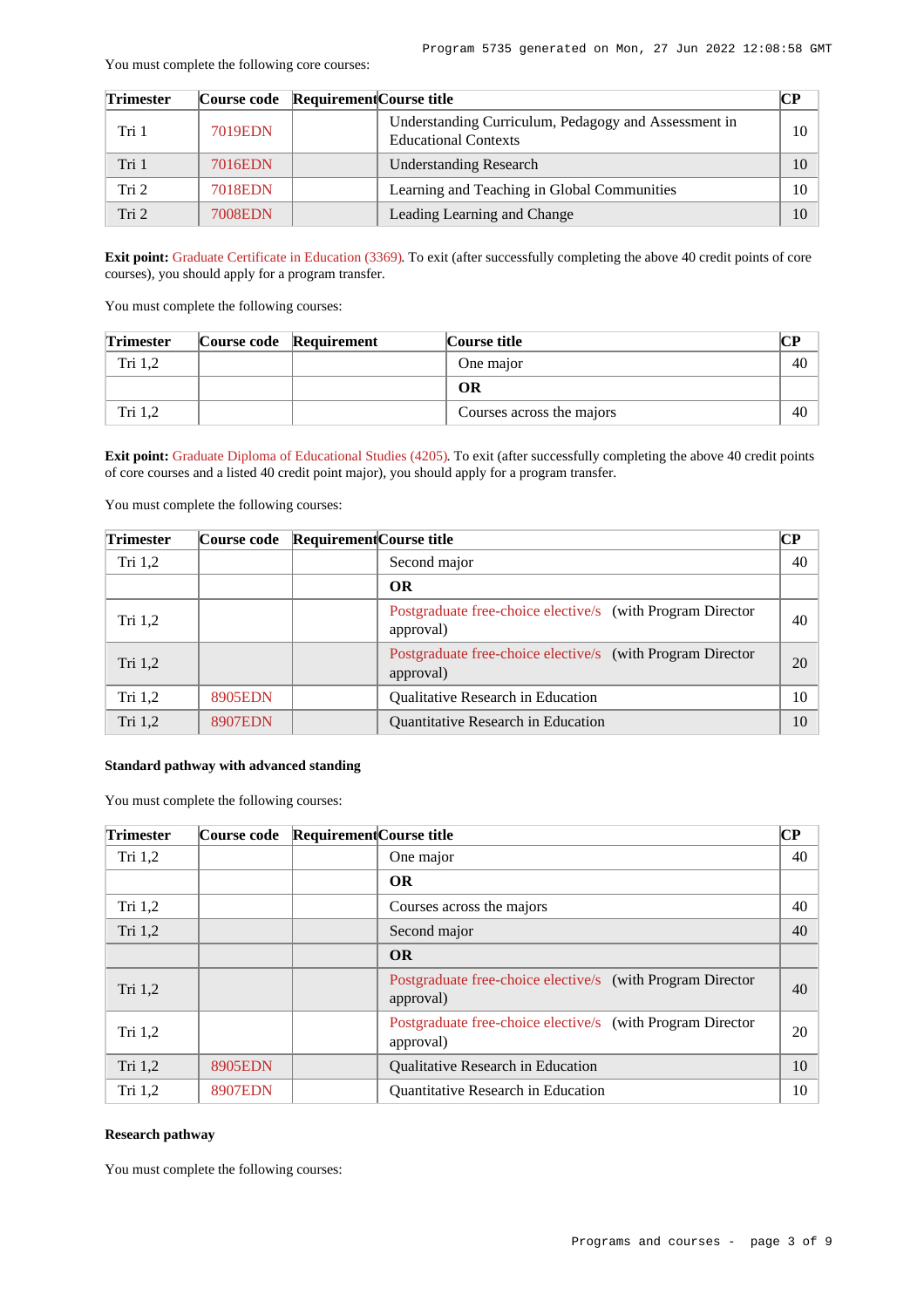| <b>Trimester</b> | Course code Requirement Course title |                                                                                     | CР |
|------------------|--------------------------------------|-------------------------------------------------------------------------------------|----|
| Tri 1            | <b>7019EDN</b>                       | Understanding Curriculum, Pedagogy and Assessment in<br><b>Educational Contexts</b> | 10 |
| Tri <sub>2</sub> | 7018EDN                              | Learning and Teaching in Global Communities                                         | 10 |
| Tri 2            | 7008EDN                              | Leading Learning and Change                                                         | 10 |
| Tri 1            |                                      | Postgraduate free-choice elective/s (with Program Director<br>approval)             | 10 |

**Exit point:** [Graduate Certificate in Education \(3369\)](https://www148.griffith.edu.au/Search/Results?SearchText=3369). To exit (after successfully completing the above 40 credit points of courses), you should apply for a program transfer.

You must complete the following courses:

| <b>Trimester</b> | Course code Requirement | Course title              | CР |
|------------------|-------------------------|---------------------------|----|
| Tri 1.2          |                         | One major                 | 40 |
|                  |                         | ОR                        |    |
| Tri 1,2          |                         | Courses across the majors | 40 |

**Exit point:** [Graduate Diploma of Educational Studies \(4205\)](https://www148.griffith.edu.au/Search/Results?SearchText=4205). To exit (after successfully completing the above 40 credit points of courses and a listed 40 credit point major), you should apply for a program transfer.

You must complete the following courses:

| <b>Trimester</b> |         | Course code Requirement | Course title                              | $\bf CP$ |
|------------------|---------|-------------------------|-------------------------------------------|----------|
| Tri 1.2          | 8901EDN |                         | <b>Foundations of Education Research</b>  | 10       |
| Tri $1,2$        | 8903EDN |                         | Designing Educational Research            | 10       |
| Tri 1.2          | 8905EDN |                         | <b>Qualitative Research in Education</b>  | 10       |
| Tri 1.2          | 8907EDN |                         | <b>Ouantitative Research in Education</b> | 10       |

**Exit point:** [Graduate Certificate in Educational Research \(3366\)](https://www148.griffith.edu.au/Search/Results?SearchText=3366). Students can exit by applying for a program transfer after successfully completing 40 credit points of core educational research courses [8901EDN; 8903EDN; 8905EDN; 8907EDN].

To be eligible to undertake the **Research courses**, a student must have met the following criteria:

- attained a minimum GPA of 5 across the core and major courses;
- have successfully completed or are currently enrolled in 8901EDN, 8903EDN, 8905EDN and 8907EDN;
- lodged a completed [Nomination of Dissertation Topic and Supervisor form](https://www.griffith.edu.au/__data/assets/pdf_file/0028/218548/Nomination-Dissertation-Topic-and-Supervisor-form.pdf);
- the suitability of the proposed dissertation topic; and
- the resources available to support the candidature including availability of appropriate supervision.

Students who do not meet this criteria will undertake 40 credit points of postgraduate free-choice elective (with Program Director approval).

| <b>Trimester</b> | Course code | Requirement Course title |                                                                         | $\bf CP$ |
|------------------|-------------|--------------------------|-------------------------------------------------------------------------|----------|
| Tri $1,2$        | 7323EDN P1  |                          | <b>Research Dissertation 1</b>                                          | 20       |
|                  |             |                          | <b>AND</b>                                                              |          |
| Tri $1,2$        | 7323EDN P2  |                          | <b>Research Dissertation 2</b>                                          | 20       |
|                  |             |                          | <b>OR</b>                                                               |          |
| Tri $1,2$        |             |                          | Postgraduate free-choice elective/s (with Program Director<br>approval) | 40       |

#### **Research pathway with advanced standing**

You must complete the following courses: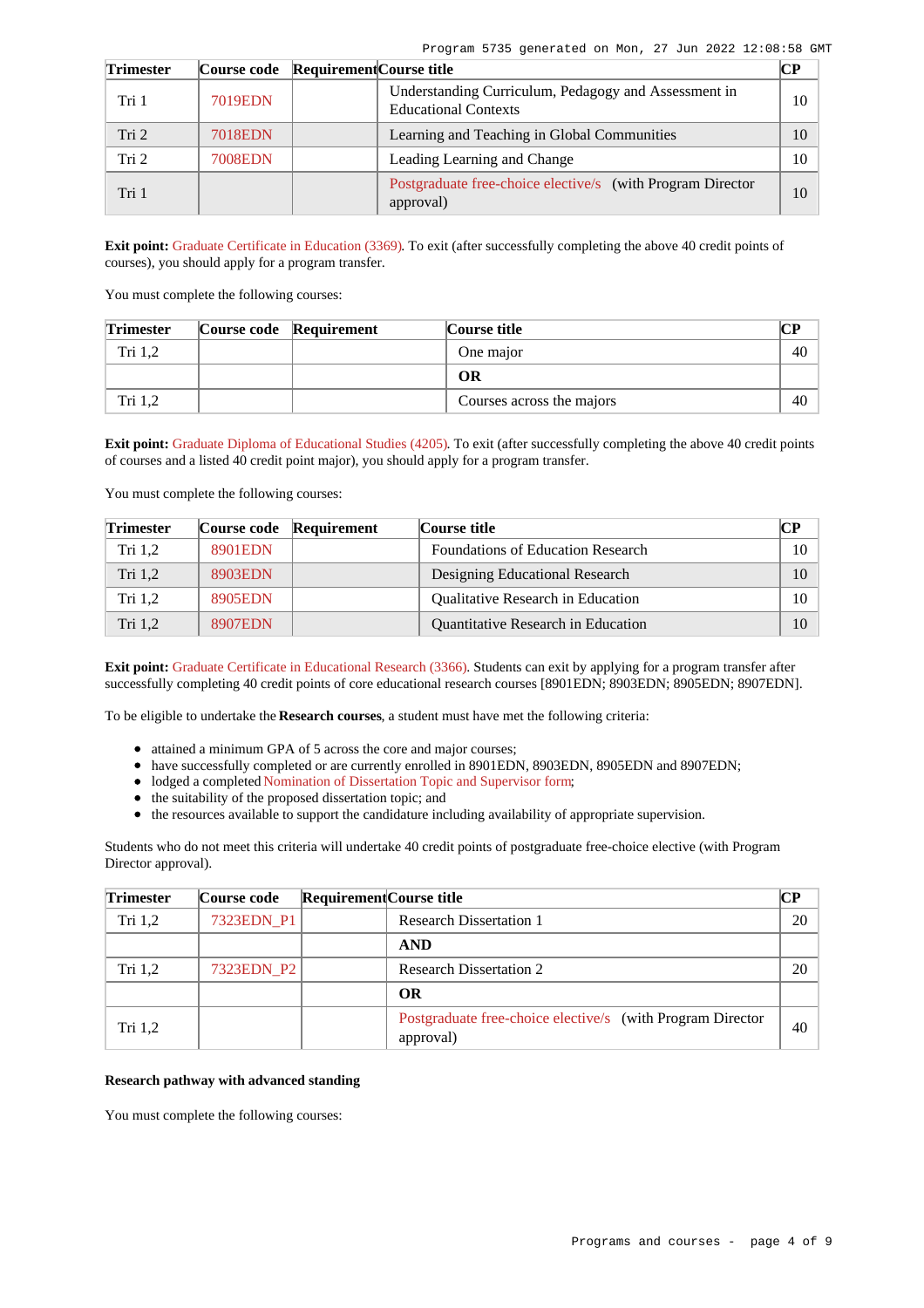Program 5735 generated on Mon, 27 Jun 2022 12:08:58 GMT

| <b>Trimester</b> | <b>Course code</b> | Requirement | Course title                              | $\overline{\mathbf{C}\mathbf{P}}$ |  |
|------------------|--------------------|-------------|-------------------------------------------|-----------------------------------|--|
| Tri $1,2$        |                    |             | One major                                 | 40                                |  |
|                  |                    |             | <b>OR</b>                                 |                                   |  |
| Tri $1,2$        |                    |             | Courses across the majors                 | 40                                |  |
| Tri $1,2$        | 8901EDN            |             | <b>Foundations of Education Research</b>  | 10                                |  |
| Tri $1,2$        | 8903EDN            |             | Designing Educational Research            | 10                                |  |
| Tri 1,2          | 8905EDN            |             | <b>Oualitative Research in Education</b>  | 10                                |  |
| Tri $1,2$        | 8907EDN            |             | <b>Ouantitative Research in Education</b> | 10                                |  |

To be eligible to undertake the **Research courses**, a student must have met the following criteria:

- attained a minimum GPA of 5 across the core and major courses;
- have successfully completed or are currently enrolled in 8901EDN, 8903EDN, 8905EDN and 8907EDN;
- lodged a completed [Nomination of Dissertation Topic and Supervisor form](https://www.griffith.edu.au/__data/assets/pdf_file/0028/218548/Nomination-Dissertation-Topic-and-Supervisor-form.pdf);
- the suitability of the proposed dissertation topic; and
- the resources available to support the candidature including availability of appropriate supervision.

Students who do not meet this criteria will undertake 40 credit points of postgraduate free-choice elective (with Program Director approval).

| <b>Trimester</b> | Course code | Requirement Course title |                                                                         | CР |
|------------------|-------------|--------------------------|-------------------------------------------------------------------------|----|
| Tri 1,2          | 7323EDN_P1  |                          | <b>Research Dissertation 1</b>                                          | 20 |
|                  |             |                          | <b>AND</b>                                                              |    |
| Tri $1,2$        | 7323EDN P2  |                          | <b>Research Dissertation 2</b>                                          | 20 |
|                  |             |                          | <b>OR</b>                                                               |    |
| Tri $1,2$        |             |                          | Postgraduate free-choice elective/s (with Program Director<br>approval) | 40 |

### Majors (9 available) Autism Studies

#### **This major is offered online.**

Note: For those students undertaking this major in part-time mode, courses must be completed sequentially. Courses can be completed one per trimester over two years.

Students must complete the following courses:

| <b>Trimester</b> |                | Course code Requirement | Course title                          | $\bf CP$ |
|------------------|----------------|-------------------------|---------------------------------------|----------|
| Tri 1,2          | 7175EDN        |                         | Understanding Autism (see Note 1)     | 10       |
| Tri 1,2          | 7176EDN        |                         | Evaluating the evidence: What counts? | 10       |
| Tri 1,2          | 7177EDN        |                         | Autism, Education and Learning        | 10       |
| Tri 1,2          | <b>7178EDN</b> |                         | Managing Behaviours that challenge    | 10       |

Note 1: This course is foundational and part-time students must complete this course first.

**Exit point:** [Graduate Certificate in Autism Studies \(3270\)](https://www148.griffith.edu.au/Search/Results?SearchText=3270). Students with 40 credit points of advanced standing can exit by applying for a program transfer after successfully completing the 40 credit point Autism Studies major.

### Early Childhood Studies

#### **(This major is not accredited with ACECQA)**

Students must complete the following courses: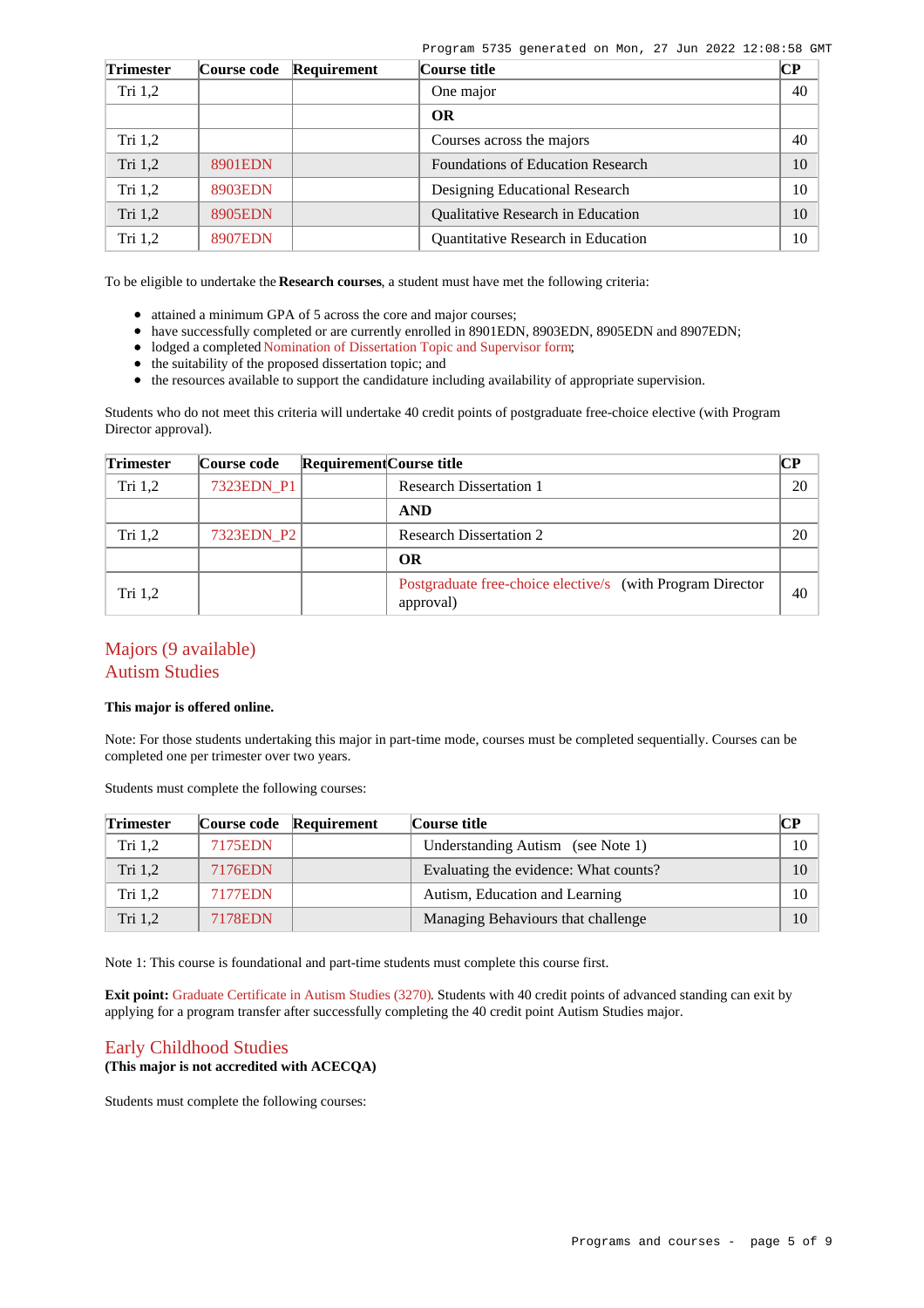| Trimester        | Course code    | Requirement      | Course title                                                     | CР |
|------------------|----------------|------------------|------------------------------------------------------------------|----|
| Tri 1            | <b>7206EDN</b> | Core to<br>Major | Child Development, Families and Communities (see Note)<br>1)     | 10 |
| Tri 1            | 7194EDN        | Core to<br>Major | History and Philosophy of Early Childhood (see Note 1)           | 10 |
| Tri <sub>2</sub> | 7191EDN        | Core to<br>Major | Curriculum and Pedagogy in the Early Years                       | 10 |
| Tri 1,2,3        | <b>7510LFC</b> | Core to<br>Major | Community Internship and Partnerships for SDGs (see<br>Note $2)$ | 10 |

Note 1: Students must successfully complete 7206EDN and 7194EDN before enrolling in 7191EDN.

Note 2: If you have completed this course successfully in another major you should choose a course from the elective list

**Exit point:** [Graduate Certificate in Early Childhood Studies \(3375\)](https://www148.griffith.edu.au/Search/Results?SearchText=3375). Students with 40 credit points of advanced standing can exit by applying for a program transfer after successfully completing the 40 credit point Early Childhood Studies major.

### Educational Leadership

Students must complete the following courses:

| <b>Trimester</b> |                | Course code Requirement Course title                                            | <b>CP</b> |
|------------------|----------------|---------------------------------------------------------------------------------|-----------|
| Tri 1            | <b>7248EDN</b> | Navigating Educational Leadership (MG & OL)                                     | 10        |
| Tri <sub>2</sub> | 7991EDN        | Leadership for Wellbeing (MG $&$ OL)                                            | 10        |
| Tri 1,2,3        |                | Listed Business elective (postgraduate level with Program<br>Director approval) | 10        |
| Tri 1,2,3        | <b>7510LFC</b> | Community Internship and Partnerships for SDGs (see Note<br>1)                  | 10        |

Note 1: If you have completed this course successfully in another major you should choose a course from the elective list.

**Exit point:** [Graduate Certificate in Educational Leadership \(3230\)](https://www148.griffith.edu.au/Search/Results?SearchText=3230). Students with 40 credit points of advanced standing can exit by applying for a program transfer after successfully completing the 40 credit point Educational Leadership major.

# Educational Studies

Students must complete the following courses:

| <b>Trimester</b> | Course code Requirement Course title |                                                                       |    |
|------------------|--------------------------------------|-----------------------------------------------------------------------|----|
| Tri $1,2$        |                                      | Master of Education major courses (with Program Director<br>approval) | 40 |

**Exit point**: [Graduate Certificate in Educational Studies \(3385\)](https://www148.griffith.edu.au/Search/Results?SearchText=3385). Students with 40 credit points of advanced standing can exit by applying for a program transfer after successfully completing 40 credit points of Master of Education major courses (with Program Director approval).

### Educational Technology

Students must complete the following courses:

| <b>Trimester</b> |                | Course code Requirement Course title                      | CР |
|------------------|----------------|-----------------------------------------------------------|----|
| Tri 1            | 7134EDN        | Researching Educational Technologies                      | 10 |
| Tri 1            | 7131EDN        | <b>Creating Educational Technologies</b>                  | 10 |
| Tri 2            | 7170EDN        | <b>Transformational Educational Technologies</b>          | 10 |
| Tri $1,2,3$      | <b>7510LFC</b> | Community Internship and Partnerships for SDGs (see Note) | 10 |

Note 1: If you have completed this course successfully in another major you should choose a course from the elective list

**Exit point:** [Graduate Certificate in Educational Technology \(3367\)](https://www148.griffith.edu.au/Search/Results?SearchText=3367). Students with 40 credit points of advanced standing can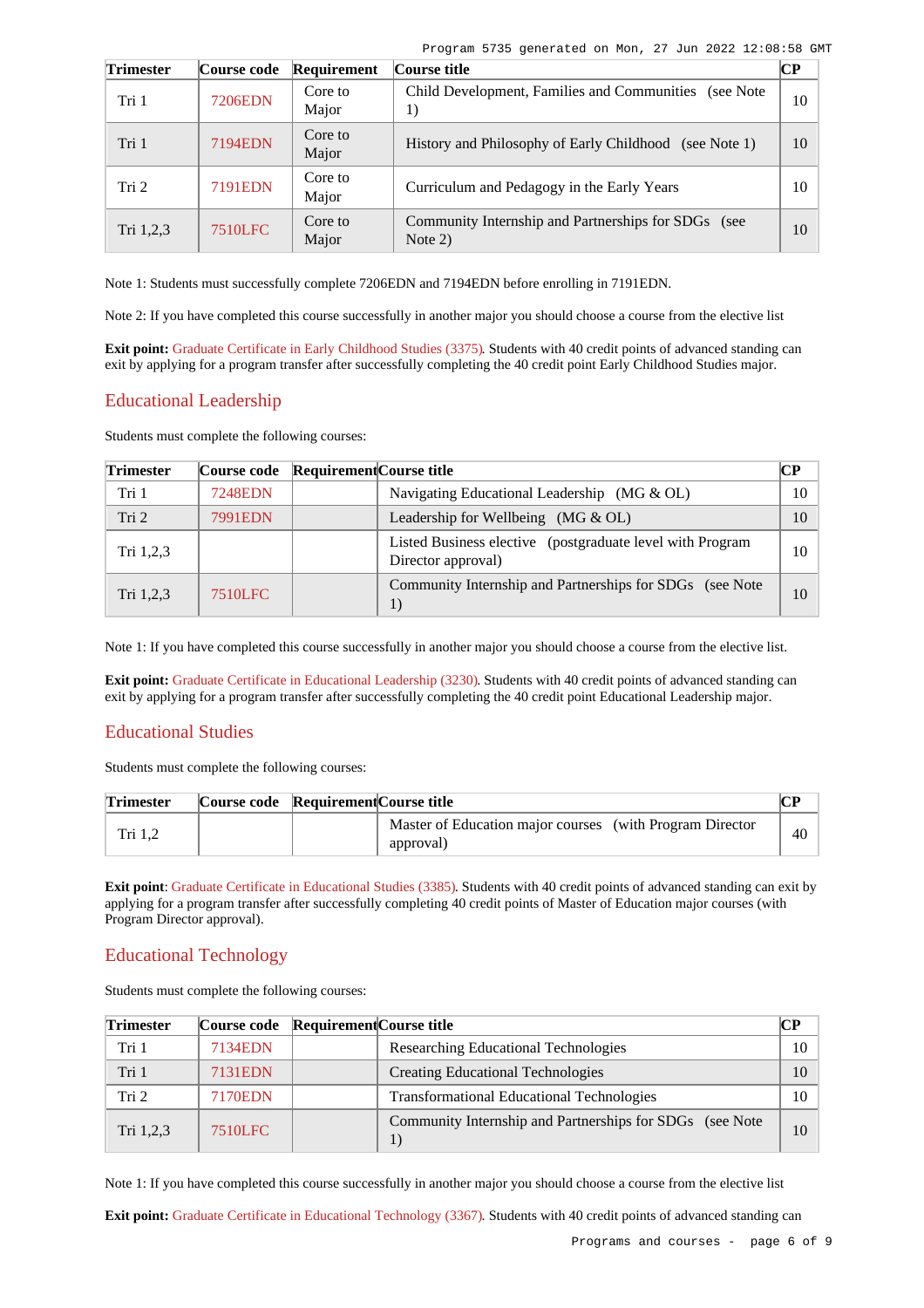# Learning and Professional Development

#### **This major is offered online.**

Students must complete the following courses:

| <b>Trimester</b> |         | Course code Requirement | Course title                         | CР |
|------------------|---------|-------------------------|--------------------------------------|----|
| Tri 1            | 7352EDN |                         | <b>Strategic Learning Design</b>     | 10 |
| Tri 1            | 7350EDN |                         | <b>Workplace Learning Strategies</b> | 10 |
| Tri 2            | 7354EDN |                         | Assessment and Evaluation            | 10 |
| Tri 2            | 7356EDN |                         | Learning and Performance in Work     | 10 |

**Exit point:** [Graduate Certificate in Learning and Professional Development \(3362\)](https://www148.griffith.edu.au/Search/Results?SearchText=3362). Students with 40 credit points of advanced standing can exit by applying for a program transfer after successfully completing the 40 credit point Learning and Professional Development major.

# Special Needs Education

#### **This major is offered online.**

Students must complete the following courses:

| <b>Trimester</b> |         | Course code Requirement | Course title                       | $\bf CP$ |
|------------------|---------|-------------------------|------------------------------------|----------|
| Tri 1            | 7231EDN |                         | Adjustments and Differentiation    | 10       |
| Tri 1            | 7178EDN |                         | Managing Behaviours that challenge | 10       |
| Tri 2            | 7209EDN |                         | Reading Intervention               | 10       |
| Tri <sub>2</sub> | 7226EDN |                         | Consultation and Collaboration     | 10       |

**Exit point:** [Graduate Certificate in Special Needs Education \(3020\)](https://www148.griffith.edu.au/Search/Results?SearchText=3020). Students with 40 credit points of advanced standing can exit by applying for a program transfer after successfully completing the 40 credit point Special Needs Education major.

# Teaching of English to Speakers of Other Languages (TESOL)

#### **This major is offered at Nathan and Online.**

Students must complete the following courses:

| <b>Trimester</b> |         | Course code Requirement Course title |                                                   | CР   |
|------------------|---------|--------------------------------------|---------------------------------------------------|------|
| Tri 1,3          | 7901LHS |                                      | Language awareness for second language teachers   | 10 - |
| Tri 1.3          | 7902LHS |                                      | Understanding the Language Learner                | 10   |
| Tri 2.3          | 7903LHS |                                      | Second Language Teaching in Practice (Internship) | 10   |
| Tri 2.3          | 7904LHS |                                      | Second Language Curriculum Development            | 10   |

**Exit point:** [Graduate Certificate in Teaching of English to Speakers of Other Languages \(3016\)](https://www148.griffith.edu.au/Search/Results?SearchText=3016). Students with 40 credit points of advanced standing can exit by applying for a program transfer after successfully completing the 40 credit point Teaching of English to Speakers of Other Languages (TESOL) major.

# Wellbeing in Education

Students must complete the following courses:

| <b>Trimester</b> | Course code Requirement Course title |                                                                    | CР |
|------------------|--------------------------------------|--------------------------------------------------------------------|----|
| Tri 1            |                                      | Listed Health Elective                                             | 10 |
| Tri <sub>2</sub> | 7991EDN                              | Leadership for Wellbeing $(MG \& OL)$                              | 10 |
| Tri 1            | 7993EDN                              | Positive Psychology and Education (MG $\&$ OL)                     | 10 |
| Tri $1,2,3$      | <b>7510LFC</b>                       | Community Internship and Partnerships for SDGs (see Note<br>$_{1}$ | 10 |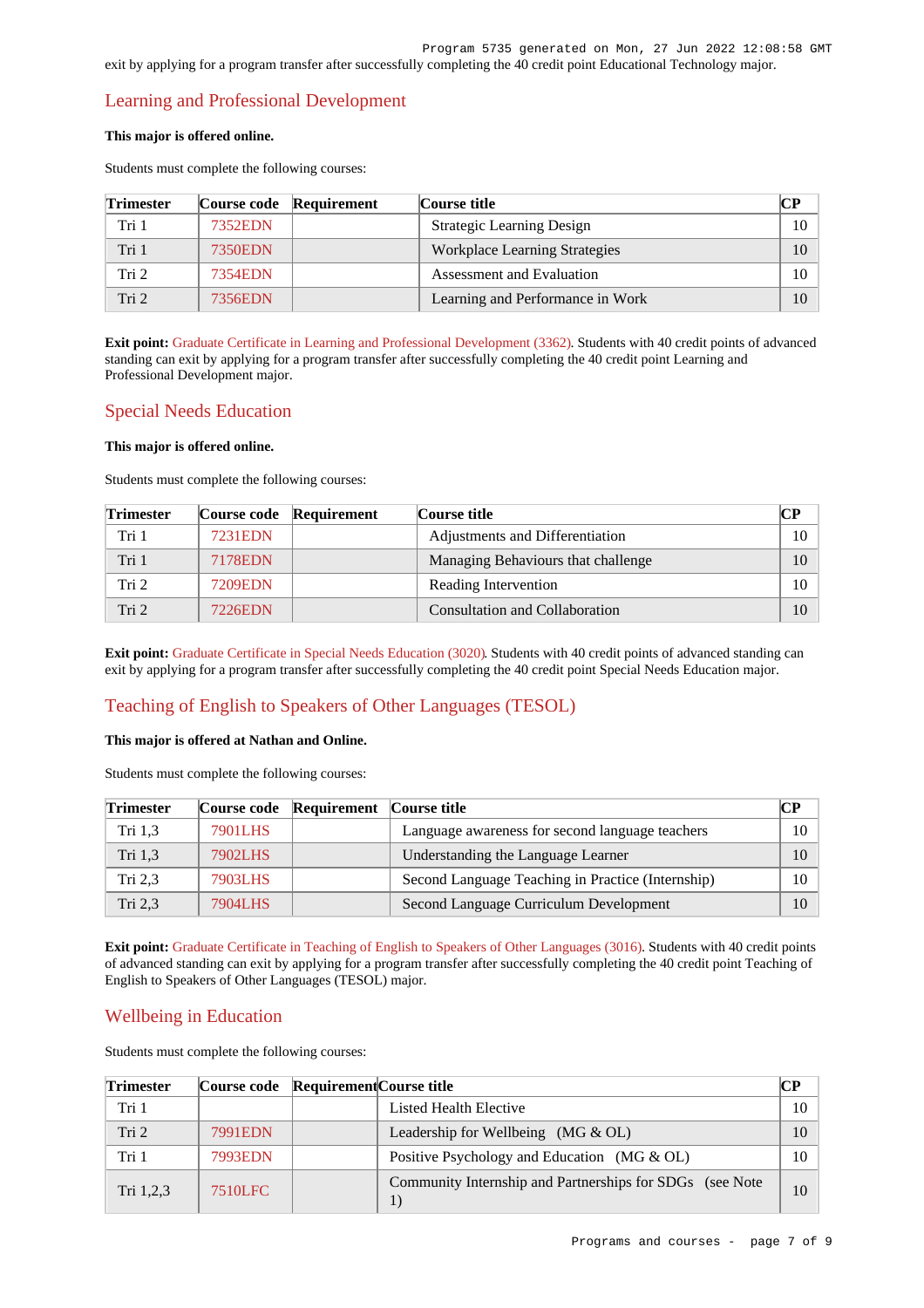### Note 1: If you have completed this course successfully in another major you should choose a course from the elective list.

**Exit point:** [Graduate Certificate in Wellbeing in Education \(3368\)](https://www148.griffith.edu.au/Search/Results?SearchText=3368). Students with 40 credit points of advanced standing can exit by applying for a program transfer after successfully completing the 40 credit point Wellbeing in Education major.

# Electives (2 available) Listed Business electives

Note: Students may choose electives from other parts of the university that are relevant to their program of study. This option requires prior consultation with (and approval from) the Program Director.

| <b>Trimester</b> | <b>Course code</b> | Requirement | Course title                                   | $\bf CP$ |
|------------------|--------------------|-------------|------------------------------------------------|----------|
| Tri 1            | 7115IBA            |             | <b>Managing Complex Projects</b>               | 10       |
| Tri 1,3          | 7211AFE            |             | Corporate Finance                              | 10       |
| Tri 1            | 7921IBA            |             | <b>International Business Dynamics</b>         | 10       |
| Tri 1,2          | 7004MKT            |             | Marketing for Social Change                    | 10       |
| Tri $1,2$        | 7012EHR            |             | Leading Policy and Organisational Change       | 10       |
| Tri 1,2 or 3     | 7004GBS            |             | PG Business Internship I                       | 10       |
| Tri 1,2 or 3     | 7005GBS            |             | PG Business Internship II                      | 20       |
| Tri 1            | 7124IBA            |             | The Digital Economy                            | 10       |
| Tri 1,2,3        | 7510LFC            |             | Community Internship and Partnerships for SDGs | 10       |
| Tri 2            | 7106IBA            |             | Managerial Problem Solving                     | 10       |
| Tri 2            | 7924IBA            |             | Negotiation Strategy and Skill                 | 10       |
| Tri 2            | 7228THS            |             | <b>Business Event Management</b>               | 10       |
| Tri 3            | 7007GBS            |             | PG Global Mobility Internship II               | 20       |

### Listed Health electives

Note: Students may choose electives from other parts of the university that are relevant to their program of study. This option requires prior consultation with (and approval from) the Program Director.